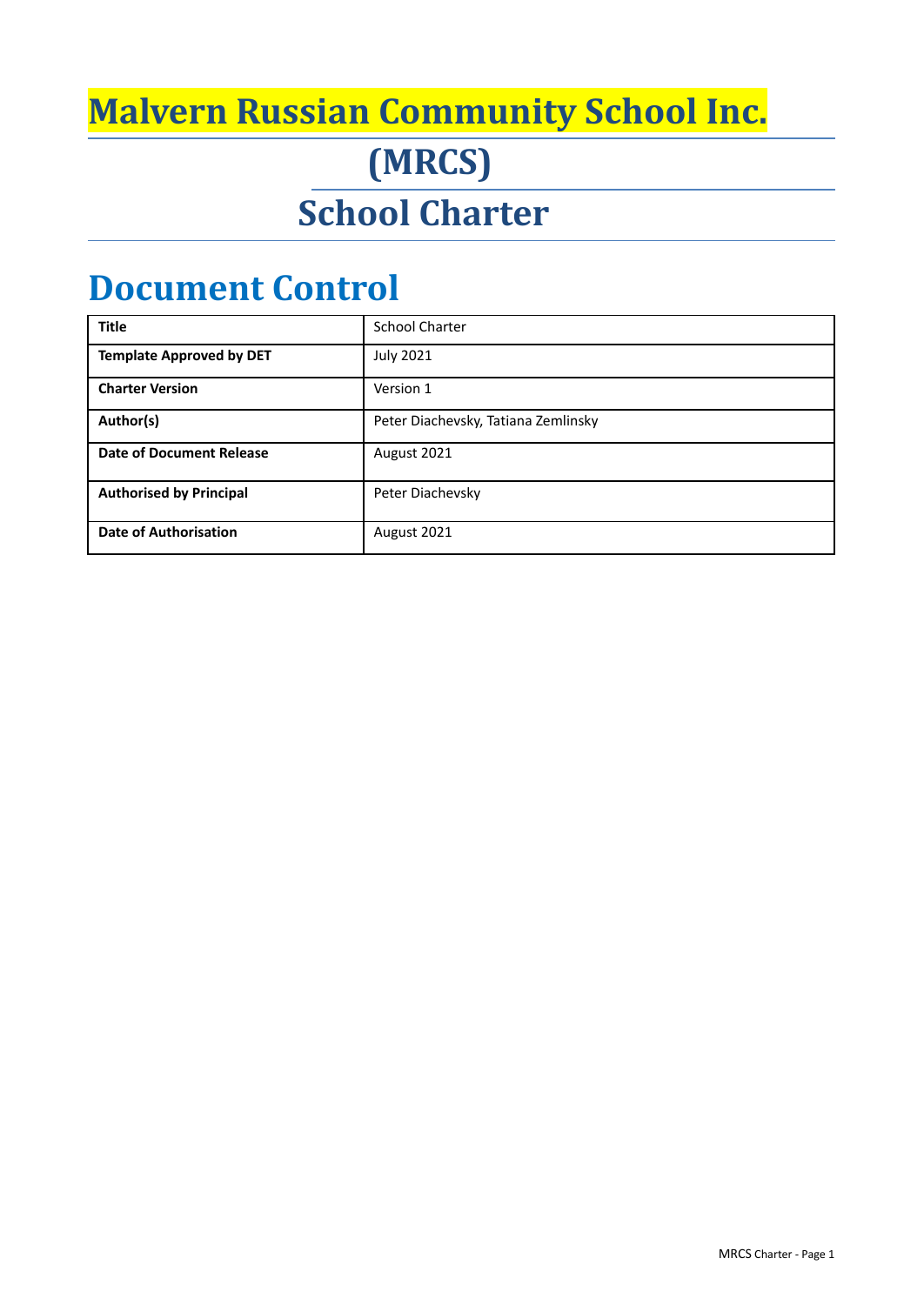# **School Profile**

## **Brief History**

. School profile

Malvern Russian Community School (MRCS) was established in 1993 on the initiative of new

arrivals (skilled migrants) from former USSR. The school was constituted as a branch

of the Slavic Evangelical Baptist Church Richmond Inc. by voting at the Church Council and

Church General Business meeting in November 1992.

In November 2020, our school was incorporated under the Association Incorporation Reform Act 2012, section 8 No. A01110170 and now our official name is "**Malvern Russian Community School Inc**."

Our school has gradually grown into a community centre, where students and parents

communicate in their native language, find new friends, and participate in various programs and events.

Malvern Russian Community School has been recognised as a VCE Single Study Provider since 1998

(VCAA School number 01920) and operates once a week for 4 academic hours on Friday evenings between 18:00-21:15. The number of students various between 85-115 at 12 levels.

The school curriculum is revised every 3 years by teachers and administration in

accordance with Australian Guidelines. Cooperative planning allows for sharing of ideas

and maximum use of teacher's skills and interests.

MRCS every year signs an agreement with the State of Victoria of the offices of the

Department of Education and Training for government Grants and is a member of Community Languages Victoria. The school is run by a principal appointed by Slavic Evangelical Baptist Church Committee and a VCE Coordinator appointed by school administration and is accountable to Community Languages

Australia, to the Church Council and to parents.

#### **Typical Student/Family Profile**

Our students come from Russian speaking families, either both or one parent are fluent in Russian language. Majority of parents arrived in Australia as highly educated specialists in IT and engineering fields of employment.

#### **School Staff**

Our school employs qualified teachers with Diploma's & Degrees in "Teaching Russian Language" predominantly acquired in Russian Federation. Our staff are appropriately trained/have current Working with Children Checks etc. Our school is a VCE Single Study Language Provider, and our teachers are VIT registered.

#### **School Committee/Board**

The following table details the members of the School Committee/Board as elected at the 2020 Annual General Meeting.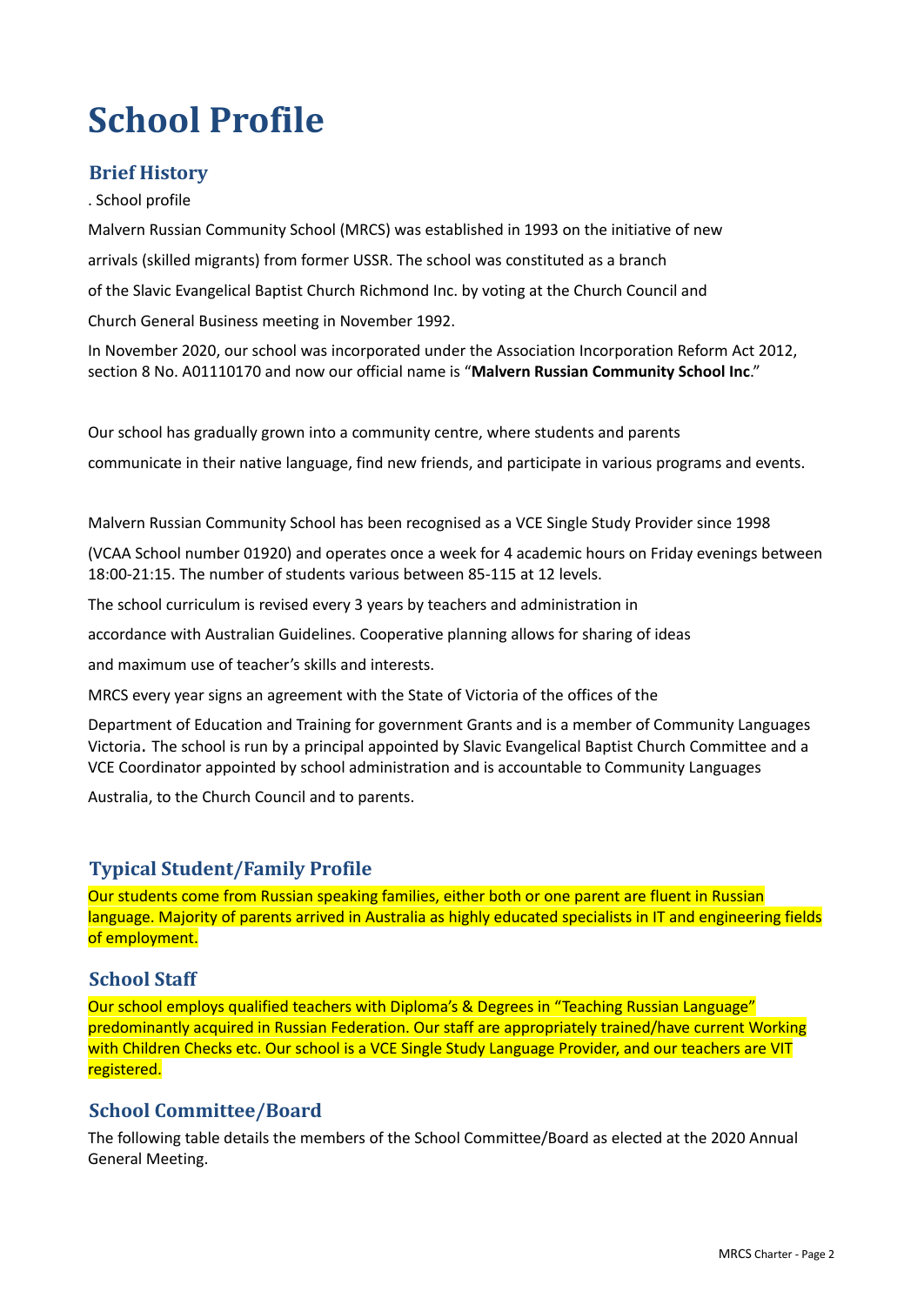| <b>Name of Member</b> | <b>Committee Role</b>  | <b>Working With</b><br><b>Children Check or</b><br><b>VIT registration</b><br>number | <b>WWC Check</b><br>or VIT<br>registration<br>expiry |
|-----------------------|------------------------|--------------------------------------------------------------------------------------|------------------------------------------------------|
| Tatiana Zemlinsky     | <b>VCE Coordinator</b> | <b>VIT Registration</b><br>number 188267                                             | 30/09/2021                                           |
| Peter Diachevsky      | Principal              | 2266814A-01                                                                          | 09/08/2026                                           |
| Ivan Iman             | Administrator          | 1271588A-01                                                                          | 26/02/2023                                           |
| Galina Pelts          | Teacher                | 0085046A                                                                             | 04/03/2024                                           |
| Tania Diachevsky      | Administrator          | 0438307A-02                                                                          | 24/06/2025                                           |
| Liana Ross            | Teacher                | 1726519A-01                                                                          | 01/07/2024                                           |
| Tamara Advahova       | Parent/canteen worker  | 1282395A-01                                                                          | 06/03/2023                                           |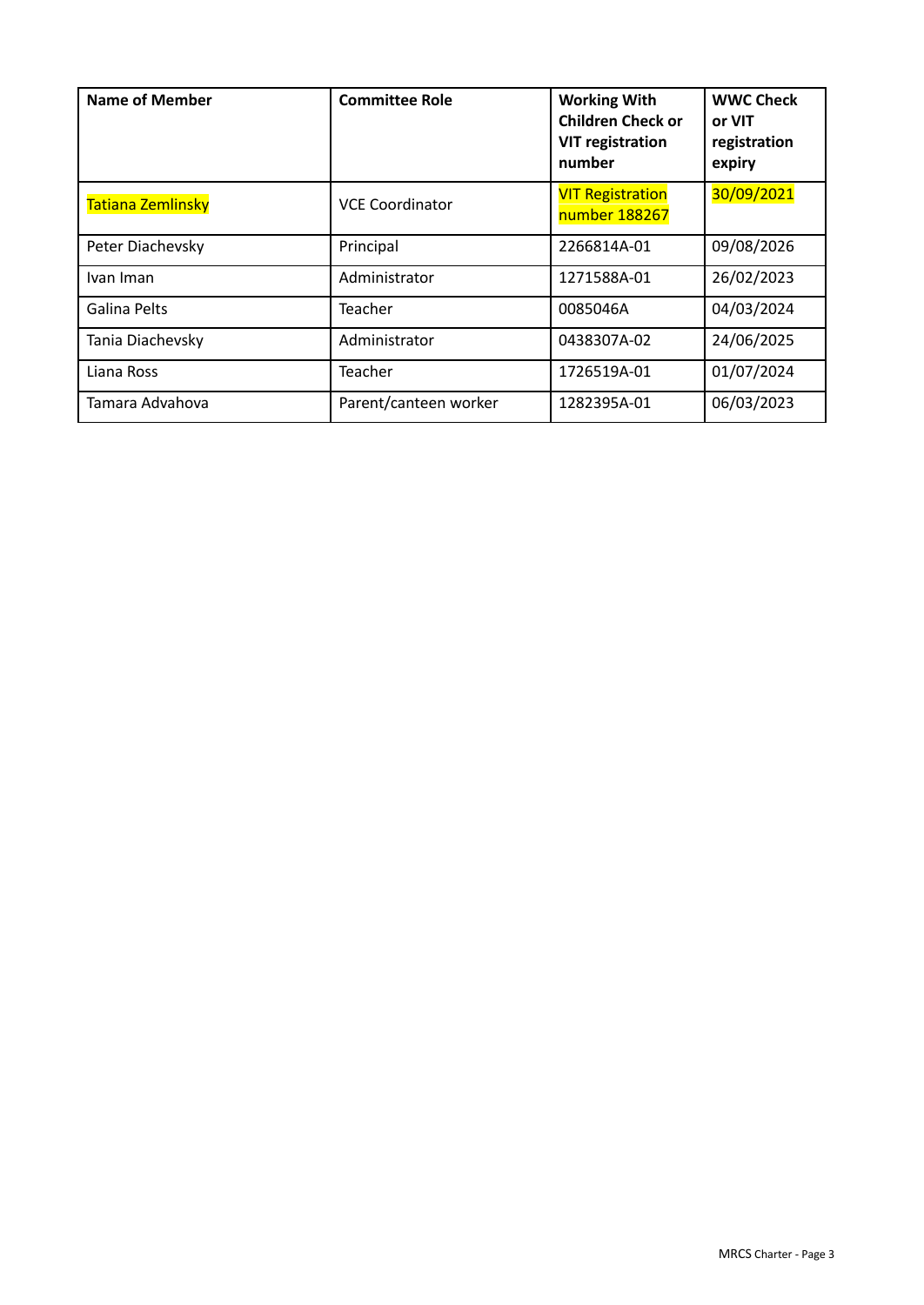## **School Vision and Values**

## **Curriculum and Learning Goals**

#### **2021 SINGLE STUDY LANGUAGE PROVIDERS APPLICATION**

#### **ORGANISATION'S DETAILS:**

**Name of Organisation: Malvern Russian Community School Inc.**

**\_\_\_\_\_\_\_\_\_\_\_\_\_\_\_\_\_\_\_\_\_\_\_\_\_\_\_\_\_\_\_\_\_\_\_\_\_\_\_\_\_\_\_\_\_\_\_\_\_\_**

**Trading Name of Organisation: Malvern Russian Community School \_\_\_\_\_\_\_\_\_\_\_\_\_\_\_\_\_\_\_\_\_\_\_\_\_\_\_\_\_\_\_\_\_\_\_\_\_\_\_\_\_\_\_\_\_\_\_\_\_\_\_\_\_\_\_**

**ABN: 50 603 770 793\_\_\_\_\_\_\_\_\_\_\_\_\_\_\_\_\_\_\_\_\_**

**Registered address of ABN: \_65 A Tooronga Rd Malvern East 3145\_\_\_\_\_\_\_\_\_\_\_\_\_\_\_\_\_\_\_\_\_\_\_\_\_\_\_\_**

**Language Taught and VCE Units \_Russian LO241-LO244\_\_\_\_\_\_\_\_\_\_\_\_\_\_\_\_ CLV\_VRQA\_Code\_\_\_\_\_V1868\_\_\_\_\_\_\_\_\_\_\_\_\_**

**Please contact CLV office if you are not sure about it**

**VCE Provider No. (VCAA)\_\_01920\_\_\_\_\_\_\_\_\_\_\_**

**\_\_\_\_\_\_\_\_\_\_\_\_\_\_\_\_\_\_\_\_\_\_\_\_\_\_\_\_**

| <b>Position</b>            | <b>Name</b>              | <b>Mobile</b> | Email                        |
|----------------------------|--------------------------|---------------|------------------------------|
| <b>VCE Coordinator</b>     | Tatiana Zemlinsky        | 0413144681    | baku.50@bigpond.com          |
| Principal                  | <b>Peter Diachevsky</b>  | 0409886478    | peter.diachevsky@bigpond.com |
| <b>VCAA contact person</b> | <b>Tatiana Zemlinsky</b> | 0413144681    | baku.50@bigpond.co<br>m      |

**Address for Correspondence\_17 Lauriston St Endeavour Hills 3802**

**\_\_\_\_\_\_\_\_\_\_\_\_\_\_\_\_\_\_\_\_\_\_\_\_\_\_\_\_\_\_\_\_\_\_\_\_\_\_\_\_\_\_\_\_\_\_\_\_\_\_\_\_\_\_\_\_\_**

**Phone\_\_\_0409886478\_\_\_\_\_\_\_\_\_\_\_\_\_\_\_\_\_\_\_\_\_\_\_\_\_ Mobile \_\_0413144681**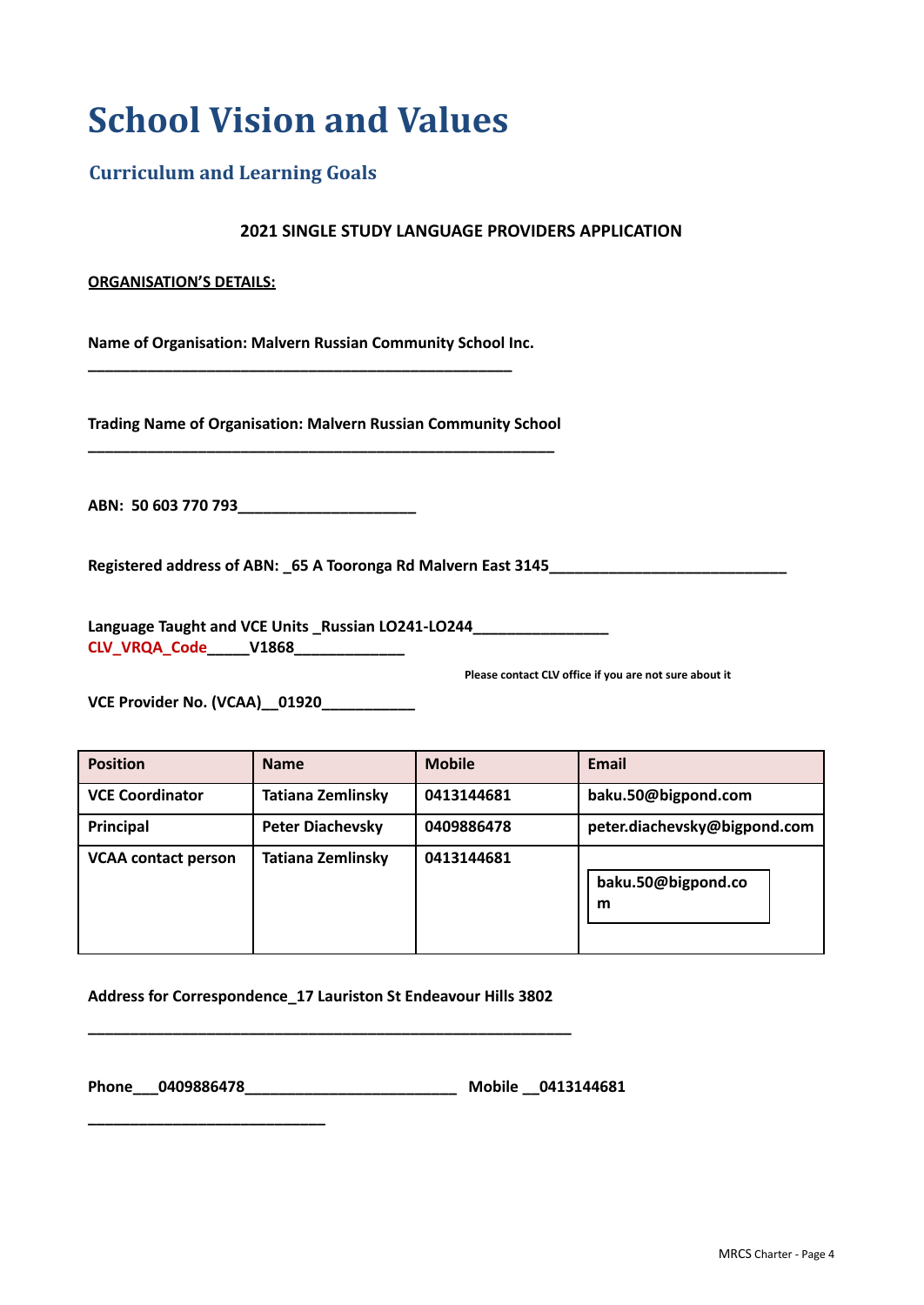#### **VCE CLASSES:**

**\_\_\_\_**

| <b>No</b>      | <b>VCAA authorised and</b><br><b>VRQA registered sites</b><br>(Accredited by DET)<br>Venue Name and<br><b>Address</b> | Day of<br>classes | <b>Number</b><br>οf<br>classes | <b>Times</b><br>for each<br>class | <b>Number of</b><br>Students $-$<br><b>Units 1 &amp; 2</b> | <b>Number of</b><br>Students $-$<br><b>Units 3 &amp; 4</b> | <b>Number</b><br><b>of</b><br>teacher<br>S |
|----------------|-----------------------------------------------------------------------------------------------------------------------|-------------------|--------------------------------|-----------------------------------|------------------------------------------------------------|------------------------------------------------------------|--------------------------------------------|
| 1              | 65 A Tooronga Rd<br><b>Malvern East</b>                                                                               | Friday            | $\overline{2}$                 | 6.00<br>$p.m -$<br>9.15<br>p.m.   | 9                                                          | 10                                                         | $\overline{2}$                             |
| $\overline{2}$ |                                                                                                                       |                   |                                |                                   |                                                            |                                                            |                                            |

The school aims to provide progressive and cumulative opportunities for students to develop language and cultural understanding through a program aligned with the Victorian Curriculum F-10, Languages.

## **School Ethos**

#### **School Environment and Management Plan**

The school operates according to the following framework:

#### **School Committee/Board**

The school acknowledges that it operates within its Constitution and the Department of Education and Training (DET)'s *Community Language Schools Funding Program* accreditation and funding guidelines. Within these regulations and guidelines, the school has resolved that it will operate with integrity and observe the following principles:

- The learning needs of the student will be the primary consideration in decision-making
- Loyalty to the school, its Charter, its Administration and Staff will be demonstrated
- Members of the Committee, Staff and Administration will be required to undertake training regarding their responsibilities to current school policies and practices and DET guidelines
- The views of the school community will be sought and considered on key issues
- Decisions of the school Committee will be available to the members of the School Association
- Encourage parents to become involved in the school's programs
- Use the skills and experiences within the community as a valuable resource
- The committee will meet at least once per term in addition to the Annual General Meeting
- Minutes of the meetings will be kept, and business will be conducted according to normal meeting procedures; and
- The Administrator will advise all members of the scheduled meeting, ensure that an agenda is prepared in advance of the meeting, minutes are taken, and decisions of the committee are implemented.

#### **Principal / School Administrator**

The School Administrator is responsible to provide effective management of the school in accordance with the School Charter, DET guidelines, expectation, and code of practice.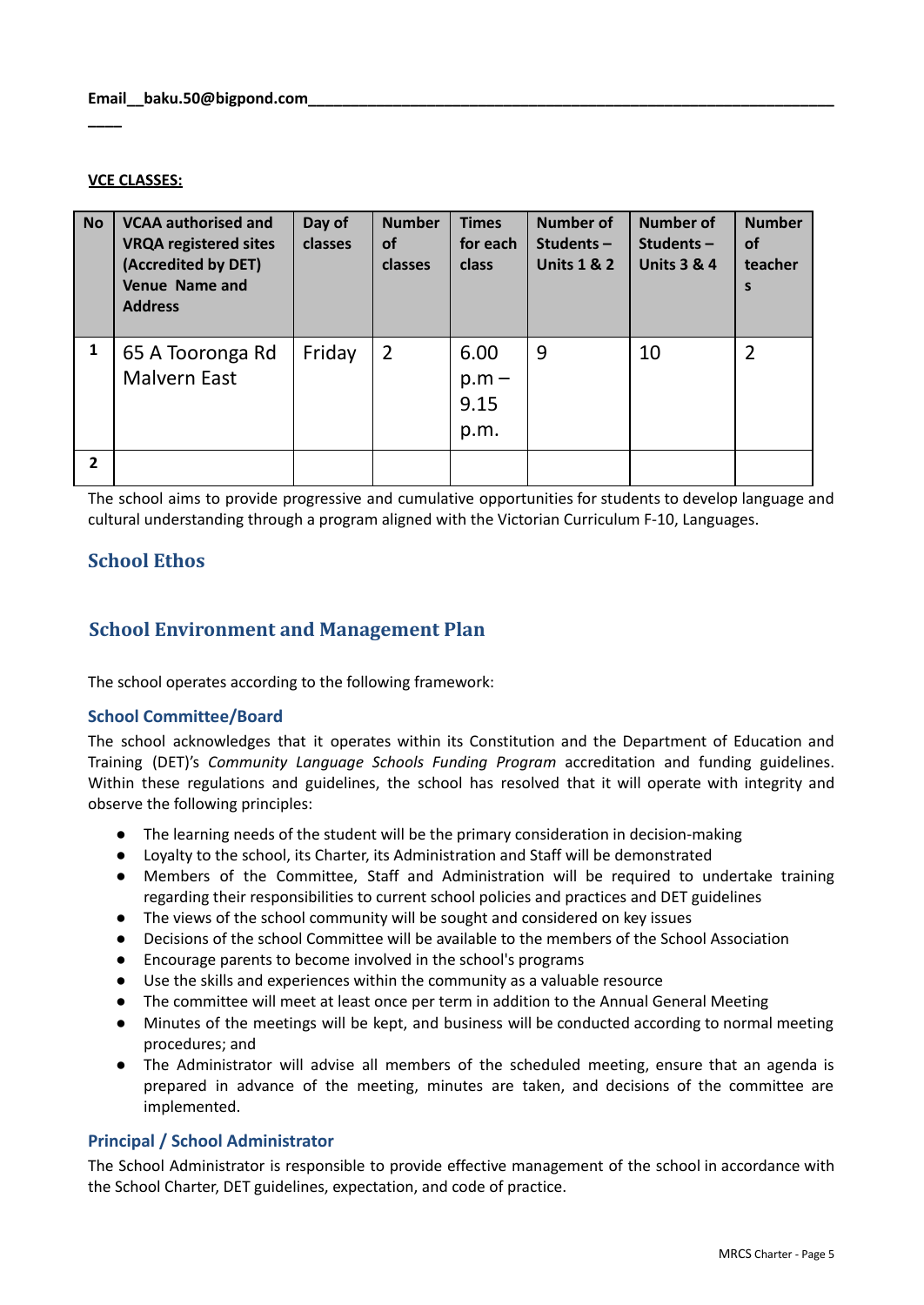- Manage and monitor the implementation of the school's policies and the Charter
- Ensure the provision of planning, implementing, and evaluating of new school policies and programs
- Establish effective and efficient administrative structures and procedures
- Plan and invoke practices, which provide for the professional development and growth of staff; and
- Ensure the school's website is consistently updated.

In return the School Administrator can expect:

- A safe and harassment-free environment; and
- Close cooperation and support from the School Coordinator, the Committee, and the teachers.

#### **Child Safe Officer**

The school appoints a Child Safe Officer at each campus. The Child Safe Officer provides advice across the organisation on all policies and procedures that relates to child safety in accordance with the Victorian Child Safe Standards:

- Perform the role under delegation from the principal, and report to the board of management
- Provide a first point of contact/central point for reporting allegation of abuse
- Implement quality business and practice systems and standards
- Oversee that child protection services that are provided comply with relevant legislation, delegations, policies, quality standards and our Child Safety Practice Manual
- Have a clear process in place to report allegations of child abuse
- Establish enduring productive partnerships with foster and kinship carers, the community
- Oversee ongoing professional development and management of staff in relation to the Child Safe Standards
- Convene internal child safety meetings, on a regular basis.

#### **School Coordinator**

The school coordinator is responsible to ensure that the school's charter and the codes of practice that apply to the teaching staff and students are implemented. The school coordinator will also:

- Promote and support good relations between the school and its members
- Communicate with parents, teachers, and students
- Ensure a safe and pleasant learning environment
- Ensure the roster for school yard duties is implemented
- Select staff and designate tasks
- Monitor the quality of education for all students
- Ensure the implementation of the school policy on assessment and of student progress.

In return School Coordinator can expect:

- A safe and harassment-free environment
- Participation in the decision-making process; and
- Support from the Principal and the Committee.

#### **Teaching Staff**

The teaching staff will demonstrate a commitment to the school by:

- Implementing the School Charter, Goals and Priorities
- Presenting a positive role model to students
- Demonstrating a high standard of professional behaviour
- Supporting other staff members; and
- Treating all students equitably and justly.

In addition to specific role statements, teachers will:

● Provide a positive learning environment, catering to individual needs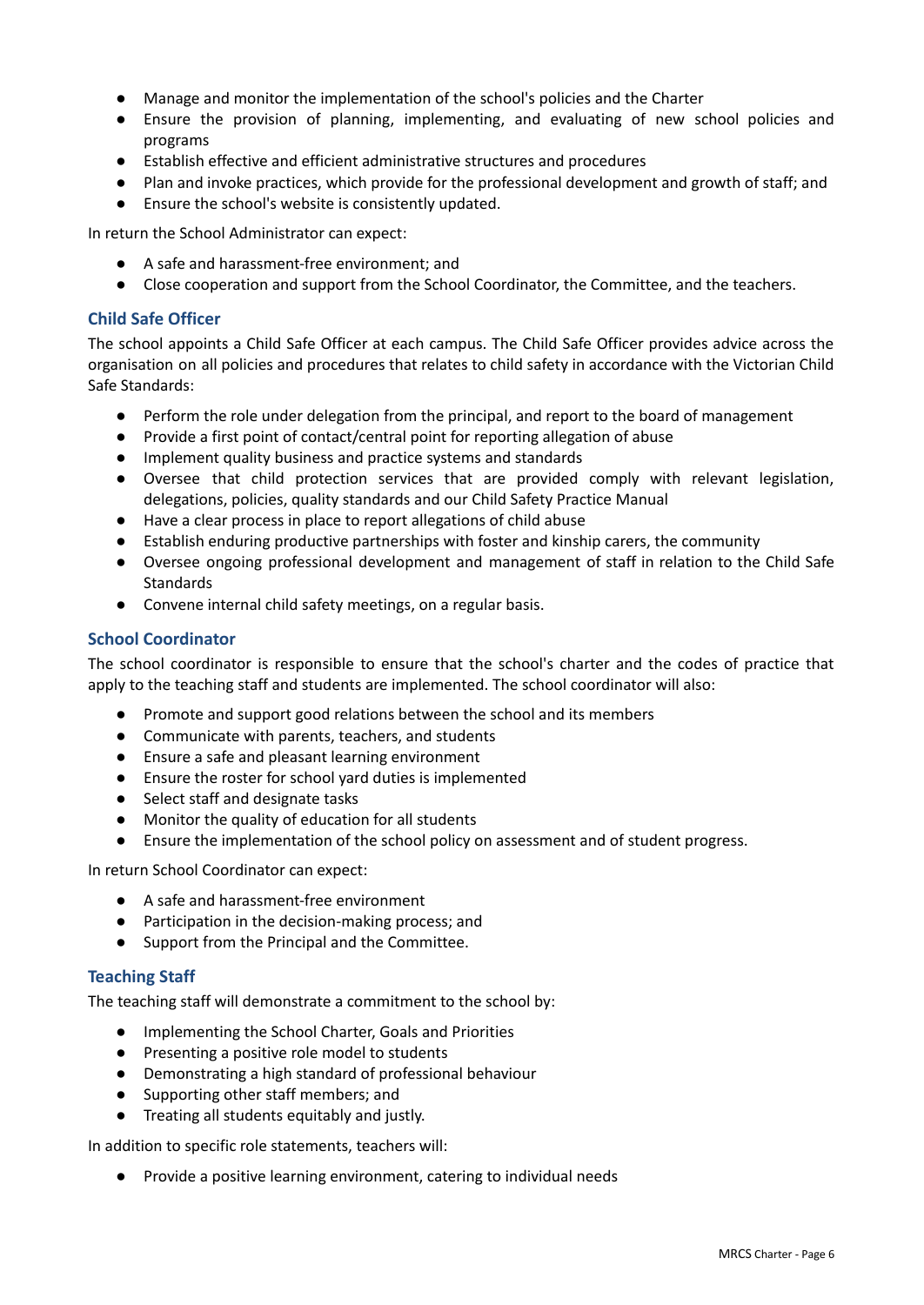- Will be in attendance before school commences, be well prepared and ready to begin lessons at the given time
- Supervise children during recess by setting up a roster system for yard duties
- Participate in the teachers' meeting held each term and at the annual curriculum planning day, as well as demonstrate a commitment to sharing and implementing new ideas
- Develop professionally through courses provided through Community Languages Victoria, internal workshops, and professional reading
- Support the school's committee, Principal, coordinator, and the school community generally
- Participate in all school activities
- Provide reports to students and parents in a clear and accurate form; and
- Encourage parental involvement.

In return all staff can expect:

- A safe and harassment-free environment
- Participation in the decision-making process; and
- Support from the School-coordinator and the Committee.

#### **Students**

The students will demonstrate a commitment to the school by:

- Respecting and following the classroom rules
- Respecting their fellow students and allowing them to learn without interruption
- Caring for their own property, other's property, and environment; and
- Acting in a safe and responsible manner for themselves and others.

In return students can expect to:

- Learn, work, and play in a supportive environment
- Be heard and be able to express their opinions appropriately; and
- Be safe and secure in the school environment.

#### **School Community**

The school recognises that the parents/guardians of its students are also integral to the school community. We acknowledge their involvement and contribution to our school and encourage them to support:

- The committee
- The teachers; and
- The administration.

Opportunities for participation and contribution will be provided through:

- Activities and programs within the school
- Parent/teacher interviews
- Taking an active interest in the school's operation and activities; and
- Attending parental information sessions.

This will be achieved through communication via:

- The school's newsletter
- Committee reports and policy documents
- The Annual General Meeting; and
- The school's website.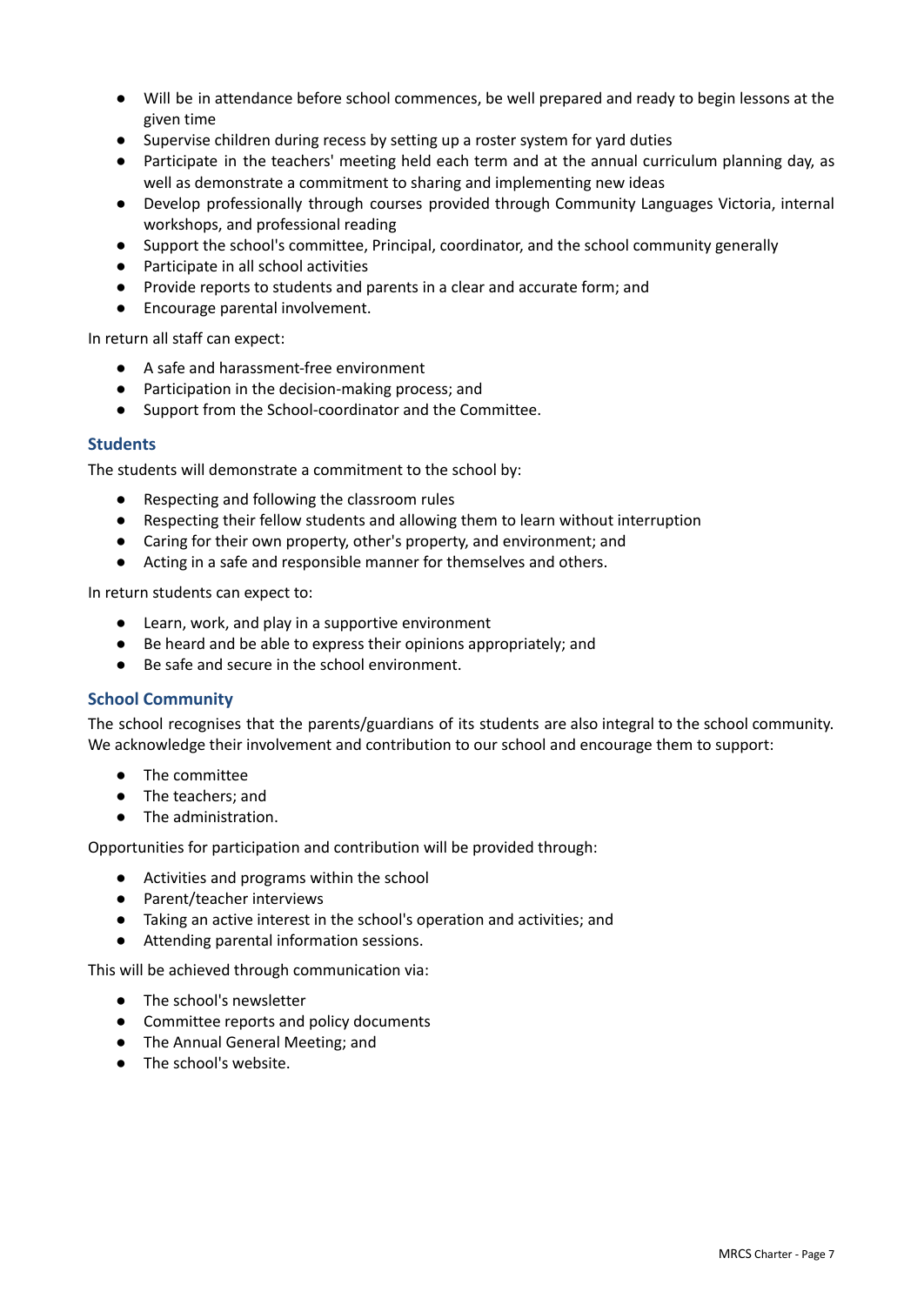# **Curriculum**

## **Alignment with Victorian Curriculum F-10, Languages**

The school's curriculum is developed in line with the Victorian Curriculum F-10, Languages. The languages curriculum is organised through themes and topics which are arranged to provide progressive and cumulative opportunities for students to develop language and cultural understandings.

### **Alignment with VCE Languages curriculum**

The school is authorised as a VCE Single Study Language Provider by the Victorian Curriculum and Assessment Authority (VCAA) and undertakes an annual accreditation process with the VCAA in relation to the VCE languages curriculum and other authorisation requirements.

#### **Assessment and Student Reporting**

Reports will be written each term, outlining a student's progress and the ways in which parents can support their child's learning. It is important that parents acknowledge that absences will have an impact on a student's report.

## **School Policies and Procedures**

#### **Enrolment and Withdrawal Policy and Procedures**

The school's enrolment form can be found on the school's website or can otherwise be obtained by contacting the school.

To withdraw a student/s from the program, parents must advise the school **in writing**.

## **Behaviour Management Policy**

<add more information as appropriate>

The purpose of this policy is to ensure that all students and members of the school community understand:

- (a) The importance of providing a safe and supportive learning environment for students
- (b) expectations for positive student behaviour
- (c) the support available to students and families
- (d) policies and procedures for responding to inappropriate student behaviour.

We understand that students reach their full potential only when they are happy, healthy, and safe, and that a positive school culture helps to engage students and support them in their learning. Our school acknowledges that student wellbeing and student learning outcomes are closely linked.

When a student acts in breach of the behaviour standards of our school community, the school will institute a staged response, consistent with the Department's Student Engagement and Inclusion Guidelines. Where appropriate, parents will be informed about the inappropriate behaviour and the disciplinary action taken by teachers and other school staff.

Disciplinary measures may be used as part of a staged response to inappropriate behaviour in combination with other engagement and support strategies to ensure that factors that may have contributed to the student's behaviour are identified and addressed. Disciplinary measures at our school will be applied fairly and consistently. Students will always be provided with an opportunity to be heard.

If a student behaves in an unacceptable way, the following steps will be taken:

FIRST STEP Warning and consequences of continued misbehaviour will be explained to the student.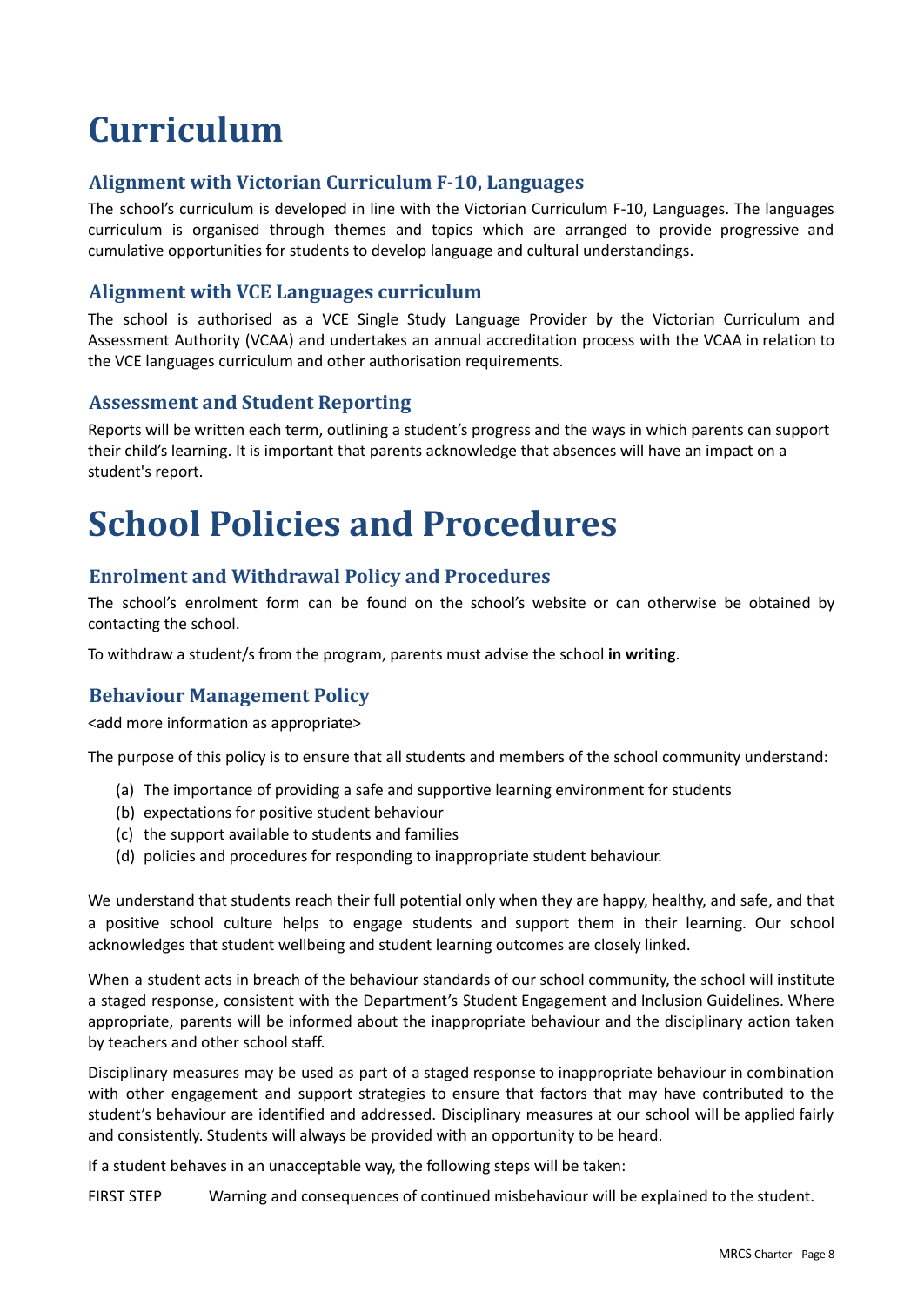| <b>SECOND STEP</b> | The student will be sent to another classroom with work to be completed.                                                                              |
|--------------------|-------------------------------------------------------------------------------------------------------------------------------------------------------|
| THIRD STEP         | The student will be counselled by the school principal.                                                                                               |
| <b>FOURTH STEP</b> | Parents will be informed and requested to attend a meeting together with the student,<br>with the school's principal, to try and resolve the problem. |
| <b>FIFTH STEP</b>  | The student may be suspended or expelled from the school.                                                                                             |

Suspension and expulsion are measures of last resort and may only be used in particular situations consistent with Department policy, available at: <https://www2.education.vic.gov.au/pal/suspensions/policy>

Corporal punishment is prohibited in our school and will not be used in any circumstance.

## **Grievance Procedure/Policy**

The classroom or subject teacher is often the best person to handle routine concerns about matters within their classroom and/or area of responsibility. Some complaints will need the involvement of the Leadership Team or the Principal.

| <b>Who</b>                                      | <b>What for</b>                                                                                                                               |
|-------------------------------------------------|-----------------------------------------------------------------------------------------------------------------------------------------------|
| <b>Teacher</b>                                  | Student learning matters, class discipline, friendship issues, homework, issues<br>outside of school that may impact on learning, etc.        |
| <b>School Coordinator</b>                       | Continuation of issues raised with teacher; school wide matters (school policies<br>and procedures, etc), grievances with other parents, etc. |
| <b>Principal/School</b><br>Administrator        | Continuation of unresolved issues; student protection concerns, serious<br>breaches, etc.                                                     |
| Community<br><b>Languages Victoria</b><br>(CLV) | Continuation of unresolved issues                                                                                                             |

The below table outlines the responsibilities of school staff in relation to grievances.

The school adheres to the Department's *Guidelines for Parent/Guardian Complaints* procedure. A copy of the document is included in this charter and can also be downloaded from the Department's website at:

[http://www.education.vic.gov.au/school/teachers/teachingresources/discipline/languages/Pages/clsschools](http://www.education.vic.gov.au/school/teachers/teachingresources/discipline/languages/Pages/clsschools.aspx) [.aspx](http://www.education.vic.gov.au/school/teachers/teachingresources/discipline/languages/Pages/clsschools.aspx)

## **Bullying Prevention Policy**

The school does not tolerate harassing or bullying behaviour by any member of its staff or student body. Every member of the school has:

- a duty of care to take reasonable steps to protect students from any harm that should have been foreseen, including those that may be encountered within the online learning environment
- a responsibility to refrain from harassing or bullying others, to actively discourage harassment and bullying and to support all parties involved in situations of potential conflict.

Breaches of school policy will be immediately acted upon by the principal, and where appropriate, by the School Committee.

Students who complain of bullying can rely on staff to investigate their complaint promptly and in a thorough and confidential manner. Staff will respond to any acts of harassment or bullying immediately and positively.

In its aim to protect its students and staff from bullying and harassment, the school actively strives to prevent the harm that can be caused by the misuse of online technology.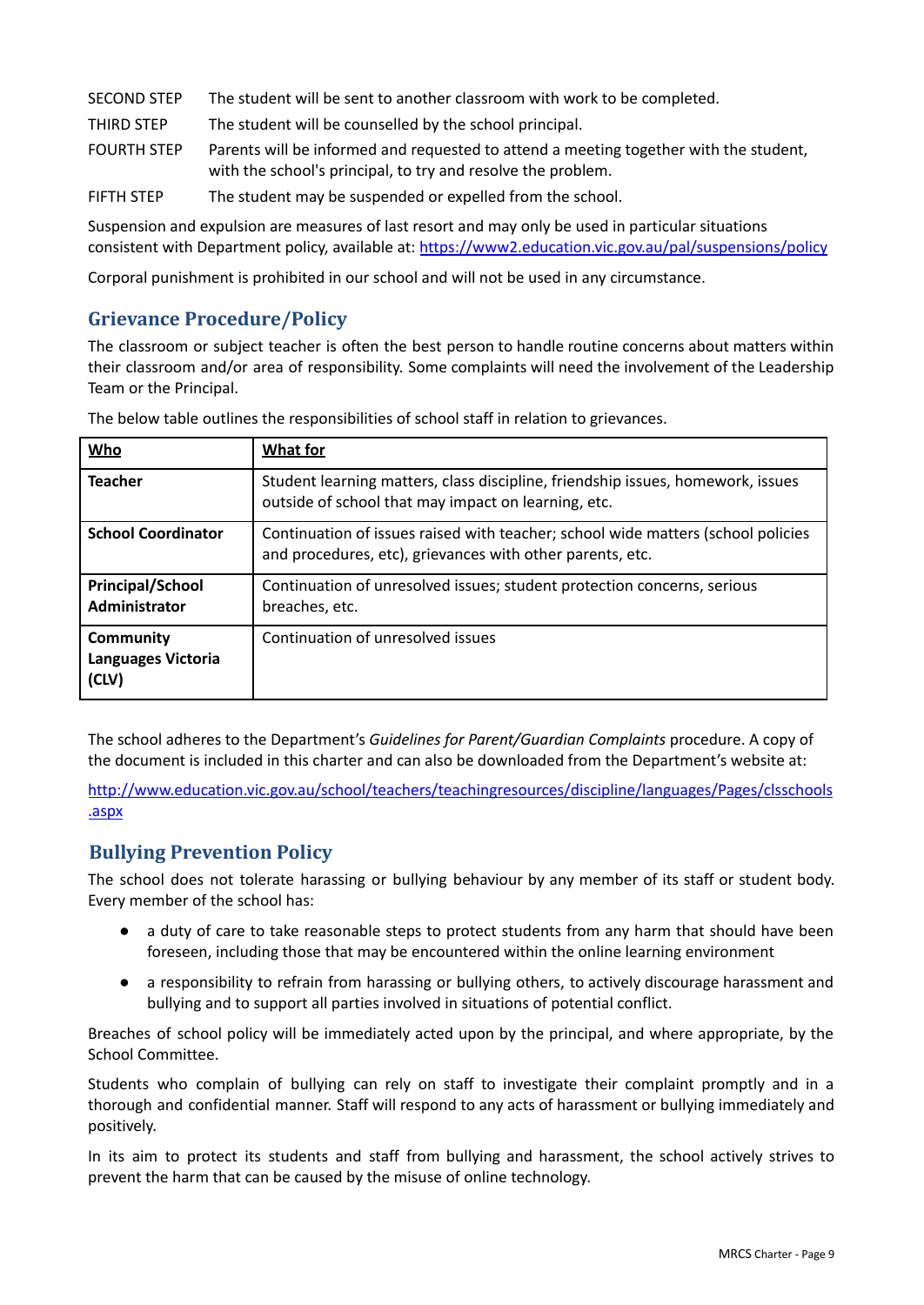## **Cyber Safety Policy**

The school understands that it has a duty of care to take reasonable steps to protect its students from any harm that should have been foreseen, including that which may be encountered within the online learning environment.

Teachers will supervise and support students using digital technologies in the classroom and will respond to an online incident as soon as they are aware of its occurrence.

Students at our school will:

- sign an agreement to abide by the school's cyber safety policy, which aims to prevent bullying and harassment
- ensure that all material being accessed on the internet is appropriate
- seek clarification about accessing websites or other sources of information where they may be unsure of content
- ensure that communications with other students, staff members and members of the outside community do not harass, vilify or attack personally other individuals. This includes, but is not limited to, written words and the posting of images
- report any communications which are inappropriate to parent/guardians or a teacher.

#### **Special Needs Policy**

The school welcomes and accepts all students, including those with disabilities and additional needs, and will ensure that they are accommodated to participate in classes on the same basis as their peers. Discrimination is not acceptable and is illegal under the Equal Opportunity Act 2010 (Vic).

For this document, "Students with Special Needs" refers to students who have physical conditions, cognitive/neurological conditions or behaviours that require special educational arrangements or provisions. These students may require some adaptations to the regular school setting, curriculum and/or instructional style to enable them to learn and develop.

The school strives to ensure:

- each student is valued and the diversity of their abilities, needs and learning styles are recognised
- considerations, specific provisions, and additional support are given to students with special needs
- provision of support is determined by a student's individual learning needs, the type and level of support required and the school's ability to meet these needs
- provision of the curriculum is developmentally appropriate, with maximum opportunities for meaningful participation, active engagement, and positive learning outcomes
- supporting students with special needs is a whole school responsibility.

#### **Hot Weather Policy**

Extreme heat or a heatwave is a period of unusual and uncomfortable hot weather that can negatively affect health. Children and young people are more susceptible to heat stress. The school has strategies to recognise and respond to extreme hot weather and heatwaves and will manage risks associated with heat related illness.

If a student, staff member or visitor shows any sign of heat exhaustion or heatstroke the school will apply first aid and seek medical assistance immediately.

To minimise the risks associated with extreme hot weather the school will review and where practicable and appropriate implement the following:

- ensure there is adequate shade on the premises
- educate and encourage students and school staff to stay hydrated throughout the school day and allow students to have their personal water bottles with them in their classrooms.
- review first aid kits and consider the inclusion of additional ice packs and hydrolytes.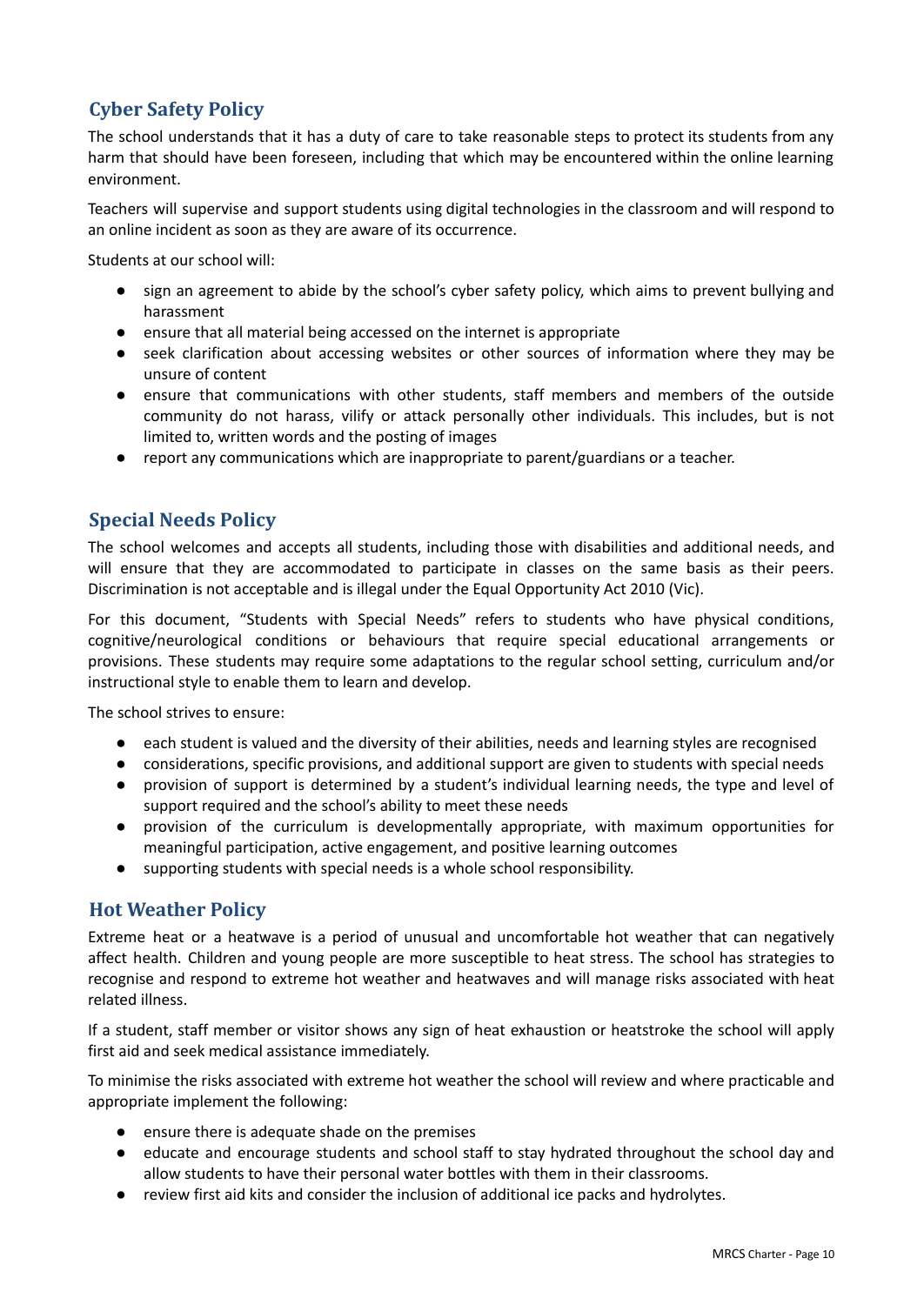During a period of **extreme heat**, the school will consider:

- utilising fans and/or ensuring indoor spaces have open doors and windows or air conditioning access during activities, especially during activity rest periods
- rescheduling/moving classes from classrooms with direct sunlight/no cooling
- closing any internal and external blinds
- varying school hours by reducing breaks to no less than 30 minutes and adjusting the dismissal time accordingly
- students being supervised in classrooms during recess times
- cancellation of classes where the temperature has exceeded/will exceed 35 degrees.

#### **SunSmart Policy**

Sun safety is a shared responsibility and staff, parents and students are encouraged to implement a combination of sun protection measures whenever UV levels reach 3 and above (typically from mid-August to the end of April in Victoria). Information about the daily local sun protection times and sun protection measures is available via the free SunSmart app, or at [www.sunsmart.com.au](http://www.sunsmart.com.au) or [www.bom.gov.au](http://www.bom.gov.au).

The school has the following measures in place to help reduce the risk of excessive UV sun exposure for staff and students. The school will:

- provide sufficient options for shelter and trees to provide shade on school grounds
- recommend that from mid-August to end of April, and whenever UV levels reach 3 and above, students come to school wearing sun-protective clothing such as:
	- loose, cool, closely woven fabric
	- shirts with a collar and/or high necklines
	- tops with elbow length or long sleeves
	- longer style shorts and skirts
- encourage all staff and students to apply SPF30 (or higher) broad-spectrum, water-resistant sunscreen daily whenever UV levels reach 3 and above. Sunscreen should be applied at least 20 minutes before going outdoors and reapplied every two hours according to the manufacturer's instructions.
- ensure all students wear a broadbrimmed hat that shades the face, neck, and ears when outside.

The school is aware of the need to manage the risks associated with extreme heat including the need to be SunSmart.

## **Equal Opportunity Policy**

The school operates in accordance with Victorian and Commonwealth equal opportunity legislation which aims to promote everyone's right to equal opportunities; eliminate, as far as possible, discrimination and sexual harassment; and provide redress for people whose rights have been breached. All employees, students, parents, school council members, contractors and volunteers are required to act in accordance with equal opportunity, anti-discrimination, harassment, and vilification legislation.

#### **Information Privacy and Records Policy**

Our school's privacy policy is based on the *Privacy and Data Protection Act 2014* (Vic) (PDP Act) and the Information Privacy Principles (IPP) as passed by the state government. Further information is available at <http://www.education.vic.gov.au/Pages/privacypolicy.aspx>.

The school is committed to protecting the privacy of personal information and is bound by the terms and conditions of the common funding agreement (CFA) it signed with the Department of Education and Training (DET) when it was accredited. The school is required by the PDP Act to comply with IPP and the other provisions of the PDP Act. The IPPs regulate the way personal information is handled throughout its life cycle, from collection to use and disclosure, storage, accessibility and disposal.

To the extent required by the PDP Act: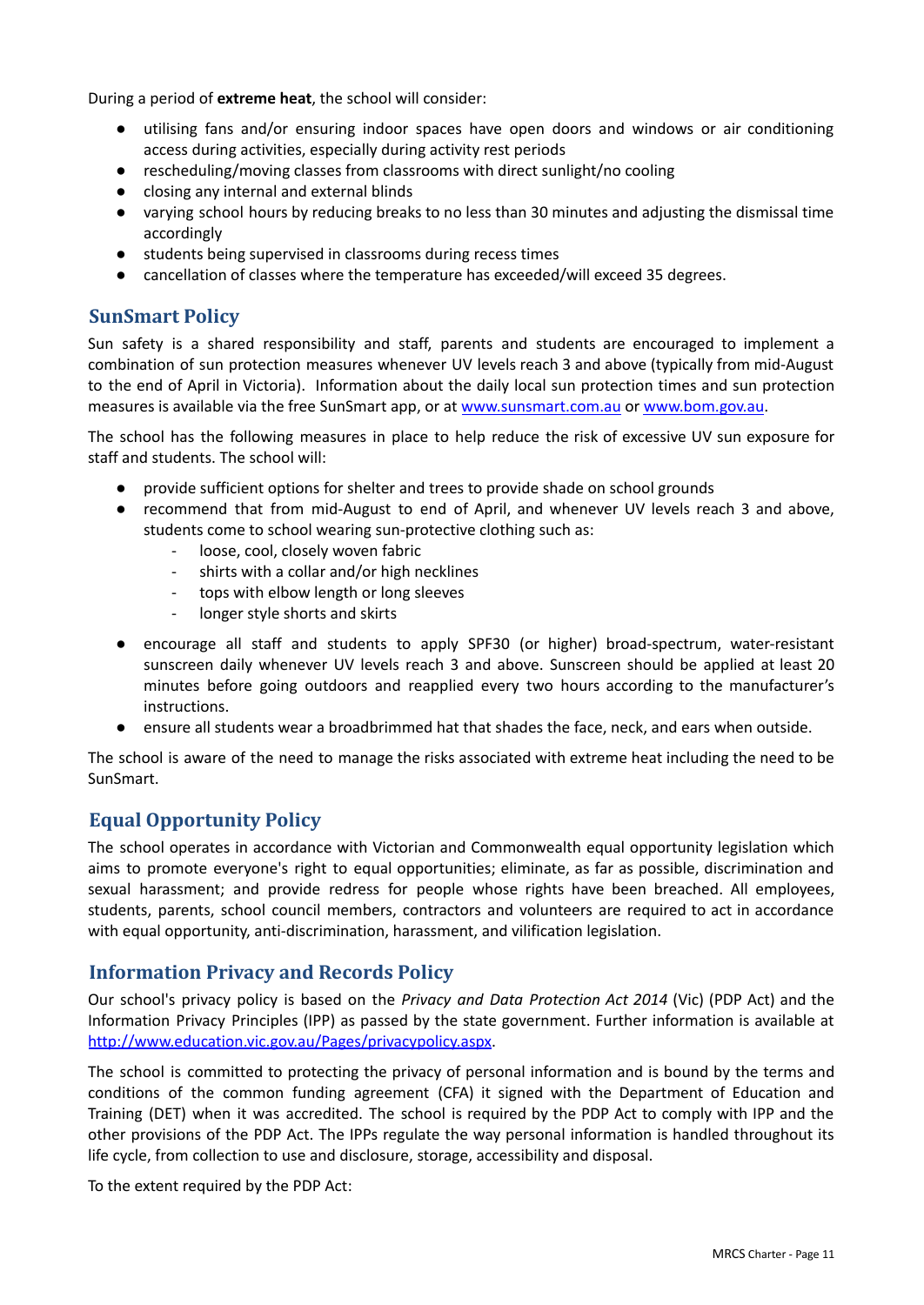- The school will not collect personal information unless that information is necessary for one or more of our functions or activities
- The school will collect personal information only by lawful and fair means and not in an unreasonably intrusive manner.

To the extent required by the PDP Act, the school will take reasonable steps to:

- make sure that the personal information that we collect, use, and disclose is accurate, complete, and up to date
- protect the personal information that we hold from misuse and loss and from unauthorised access, modification, or disclosure
- destroy or permanently de-identify personal information that is no longer needed for any purpose that is permitted by the PDP Act.

The school collects personal information for a range of purposes, including to:

- process applications for student enrolment
- manage annual enrolments
- record and maintain student details and profile information
- coordinate payment of fees to the school
- provide teachers with adequate information for them to plan their classes
- communicate information about the school to parents/guardians, for example term schedule and newsletters
- notify families about school events
- provide enrolment data to the DET to determine eligibility for per capita funding.

The school may contact parents/guardians in a variety of ways, including by post, email, SMS, or telephone call. In performing our functions and activities, we may need to disclose personal information to third parties. Third parties with whom the school may share personal information include, where appropriate:

- government and regulatory bodies such as Community Languages Victoria (CLV), and DET for funding purposes
- financial institutions for payment processing.

Parents/guardians should contact the school if they have any queries about the personal information that the school holds about them or the way it handles that personal information.

#### **Photographing and Filming Students Policy**

The school should not photograph, film, or record students without their parent/guardian's written consent. The school uses a consent form which has been developed by the Department and is available from the CLV website.

The purpose of this policy is to explain to parents/carers how the school will collect, use, and disclose photographs, video, and recordings of students, how parent/carer consent can be provided and how it can be withdrawn. Photographs, video, or digital images of a student are considered "personal information" and therefore their use and disclosure are governed by the *Information Privacy Act 2000 (Vic) (IP Act)* and the Information Privacy Principles contained within it. Photographs, video, and digital images of students may also contain copyright, and therefore may also be governed by the *Copyright Act 1968 (Cth)* (Copyright Act).

The school will ensure that parents/carers are notified upon enrolment and at the commencement of each school year of the ways in which the school may use images of students. There are many occasions during the school year where staff photograph, film or record students participating in school activities or events. The school will use student images appropriately and sensitively, consistent with our obligations under the Child Safe Standards. An Annual Consent Form and Collection Notice will be distributed to parents/carers on enrolment and at the beginning of each school year.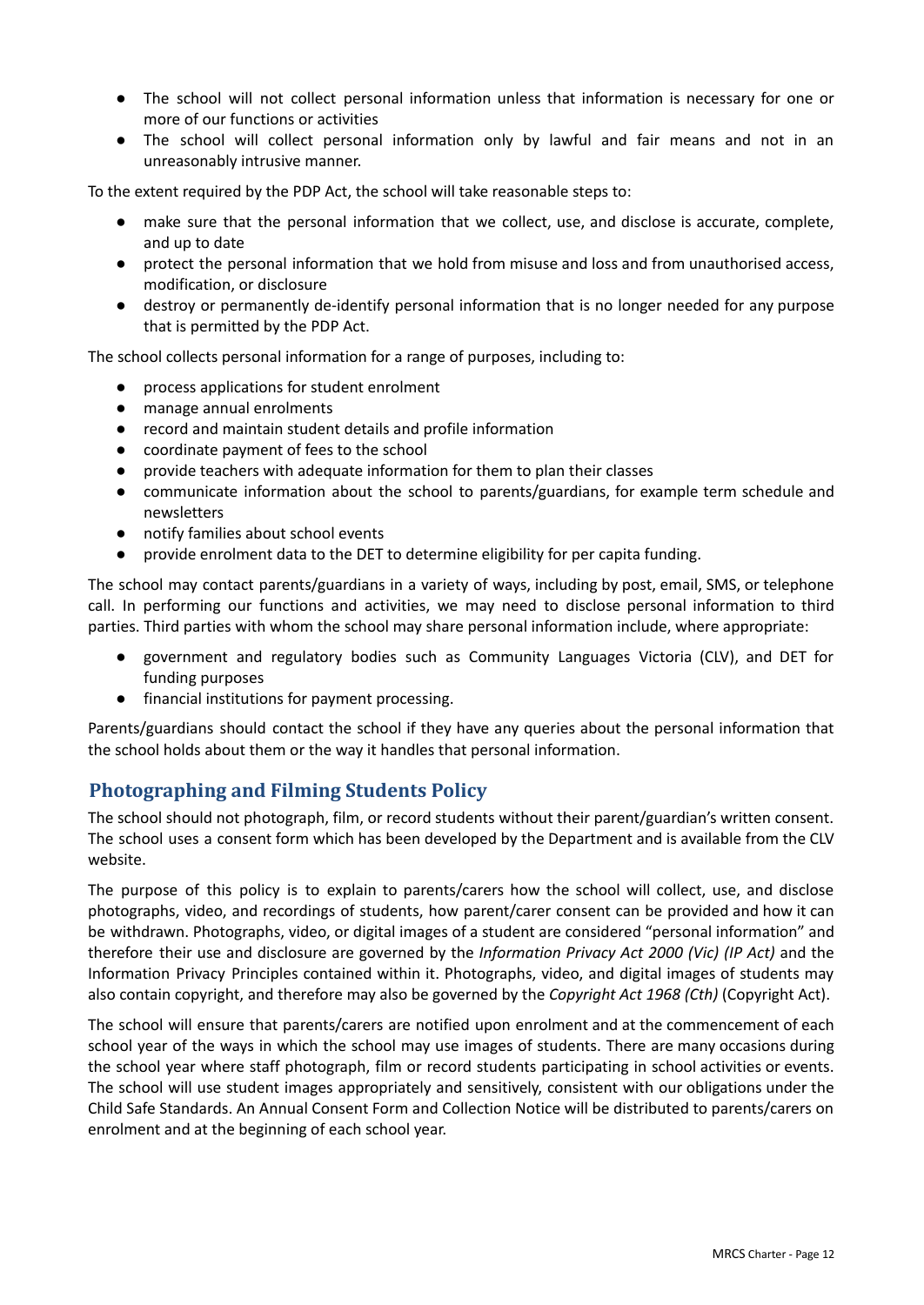## **Visitor and Parental Volunteer Policy**

It is a legal requirement that all volunteers present in schools must have either a valid Working with Children Check (WWCC) or valid Victorian Institute of Teaching (VIT) registration. The school maintains a register of all checks to ensure that all staff, volunteers, and teachers' checks are valid.

The school is also responsible for supervising all visitors present on the premises. If they are working with children, the school will check whether they require a WWCC/VIT registration prior to attending the school. All visitors will report to the school staff when arriving or leaving the premises. Visitors are required to sign a log in book at arrival and when leaving, including printing their name, signing, and recording the date, time, and purpose of their visit. All visitors are required to wear a visitor's badge when on school premises. The school keeps a record of all visitors on file.

#### **Student Attendance Policy**

Students are required to attend classes on a regular basis. Absences may mean that students miss assessments and may not have the opportunity to demonstrate achievements of the relevant standards. The school maintains accurate, dated records of student attendance each week. Parents should notify the school of student absences in advance, where possible.

#### **Student Collection Policy**

The school has a student supervision schedule and uses a student collection form which has been developed by the Department and is available from the CLV website at <http://www.communitylanguages.org.au/Child-Safe.php>.

The school will ensure parents/guardians are:

- aware of the procedures to collect students during school hours
- advised of the school's supervision times after school while students wait to be collected.

Only parents/guardians and authorised nominees are permitted to collect. The school will record the details of when a student has been collected early from school including:

- date and time
- reason for collection
- person who received the child (including the person's signature)

Where a student is collected after school hours, the school will:

- only allow students to be collected by their parents (subject to any specific court orders) or by a person who has been authorised by the parents to pick up their child
- request and verify the identity of an authorised person who is not known to the school by using suitable photo identification (such as a driver's licence)

If a child has not been collected from the school by closing time and the school is unable to contact parents, the school will contact the authorised nominees listed on child's enrolment form. In extreme circumstances where schools are unable to contact one of authorised nominees by closing time, schools will contact the necessary authorities for the safe collection of the child.

#### **Child Safe Standards and Working with Children Check Policy**

The purpose of the Child Safe Standards is to prevent abuse of children by making organisations safer for children. So that children at community language schools can feel safe and be safe, responsibility for child safety should be understood and accepted by everyone in the organisation.

The Standards incorporate three principles related to identifying and responding to the needs of Aboriginal and Torres Strait Islander children; children from culturally and linguistically diverse communities; and children with a disability.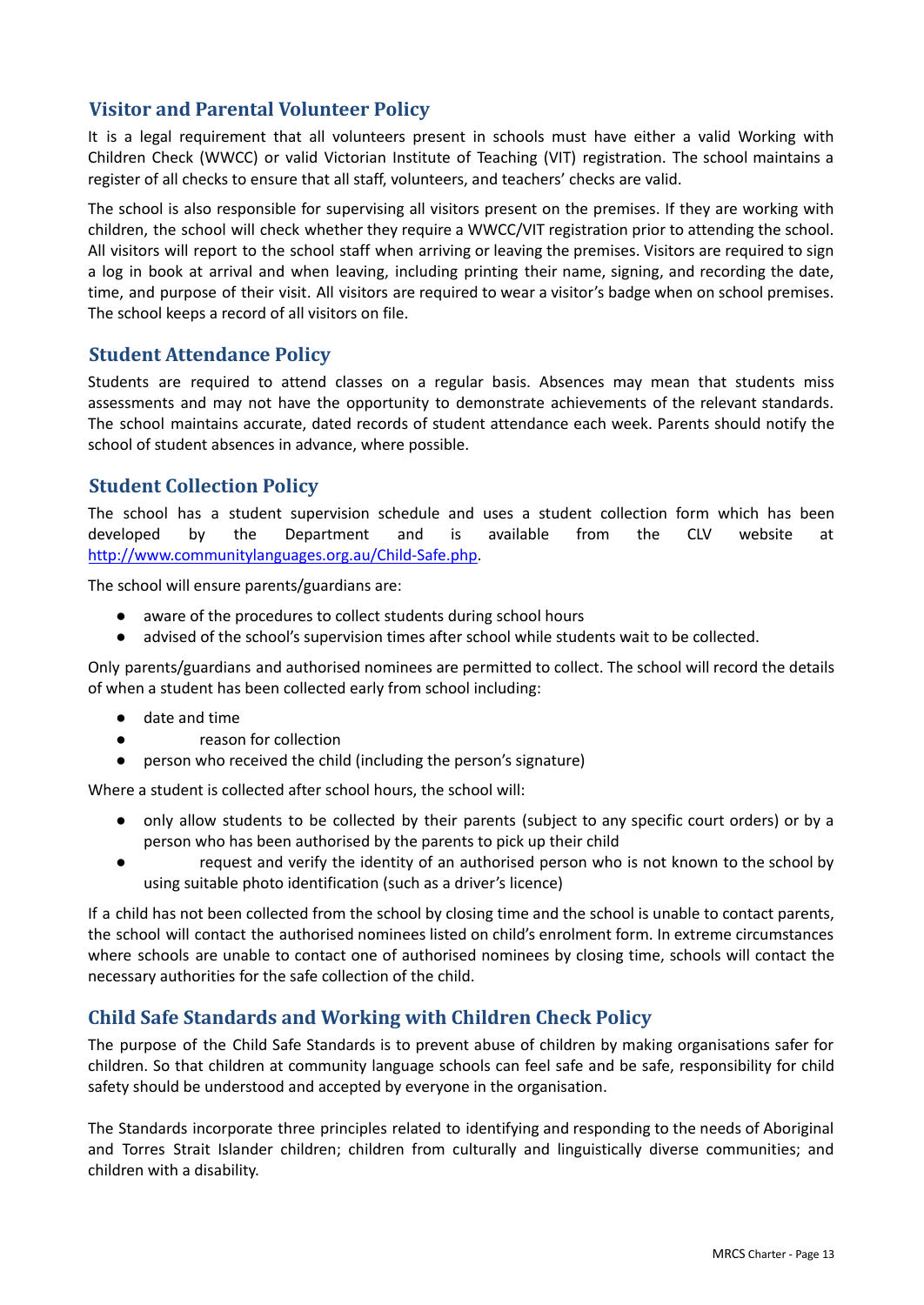The school complies with current Child Safe Standards and all staff, volunteers and committee members must attend Child Safe Standards training upon commencement and every two years, as well as sign a Child Safe Standards Code of Conduct annually, which establishes clear expectations for appropriate behaviour with children.

The Child Safe Standards Policy and Child Safe Code of Conduct are kept on file at the school.

#### **Working with Children (WWC) Checks**

All staff, volunteers, and committee members, regardless of whether they have regular contact with students, must have a valid Working with Children Check or current Victorian Institute of Teaching registration at all times. The school has a process to track and monitor currency of these checks.

The school maintains a register of everyone who has undertaken the training and keeps copies of the Code of Conduct and WWC Checks /VIT registration on file.

#### **First Aid and Medical Emergencies Policy**

In line with the First Aid Regulation of the Occupational Health and Safety Act, 2004, the school has first aid policies and procedures that include the following components:

**First Aid** which is the immediate treatment or care given to a person suffering from an injury or illness until more advanced care is provided or the person recovers.

**First Aid Officers** (at least one per campus) who have successfully completed a nationally accredited training course or an equivalent level of training (either HTLAID003/HLTAID011 or HTLAID004/HLTAID012) that has given them the competencies required to administer first aid.

**First Aid Equipment** which includes first aid kits and other equipment used to treat injuries and illnesses which are kept in a prominent, accessible location and be able to be retrieved promptly.

The First Aid Officer is responsible for ensuring that a Register of Injuries and Treatment is maintained up to date. The First Aid Officer oversees the Kit and must ensure it is properly maintained.

**First Aid Facilities** which may include first aid rooms and other facilities needed for administering first aid. The school displays well-recognised, standardised first aid signs to assist in easily locating First Aid Equipment and Facilities.

The school keeps a list of students with allergies and their allergy plan i.e., Individual Anaphylaxis Management Plan.

To minimise the risk of transmission of infectious disease, the school's procedures focus on the quick and effective response to a suspected or identified infectious disease.

In the case of a suspected or confirmed infectious disease, the school will work with families, public health units and medical practitioners to ensure the safety and wellbeing of all students, families, and staff. Students diagnosed with an infectious disease will be excluded from the school until medical clearance has been provided. To prevent the spread of an infectious disease, government policy encourages all families to immunise their children in accordance with the National Immunisation Program Schedule.

The school also has an Emergency Management Plan which it updates on a regular basis. The Plan includes information about roles, procedures, and emergency contacts in case of a series of emergencies.

## **Management of Personnel and Resources**

#### **Staff Professional Learning**

All staff are required to undertake a minimum of 20 hours of professional learning each year.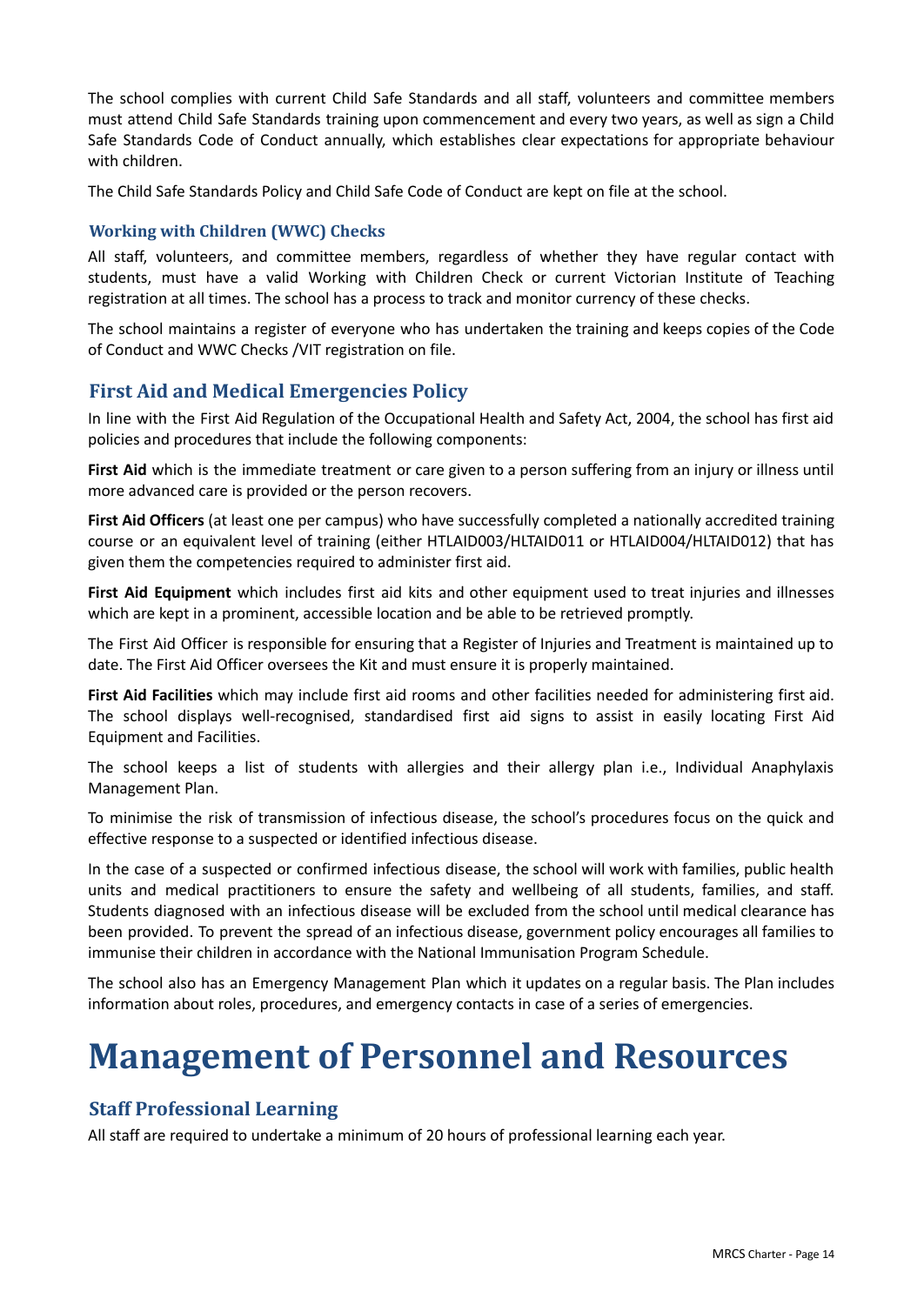## **Record Keeping Practices**

The school maintains accurate records of all financial transactions. Student records such as enrolment forms, student progress reports and attendance records are also kept on file. All documentation associated with accreditation of the school is also kept on file.

## **Annual Reporting**

The school will prepare and circulate a report of all activities on an annual basis.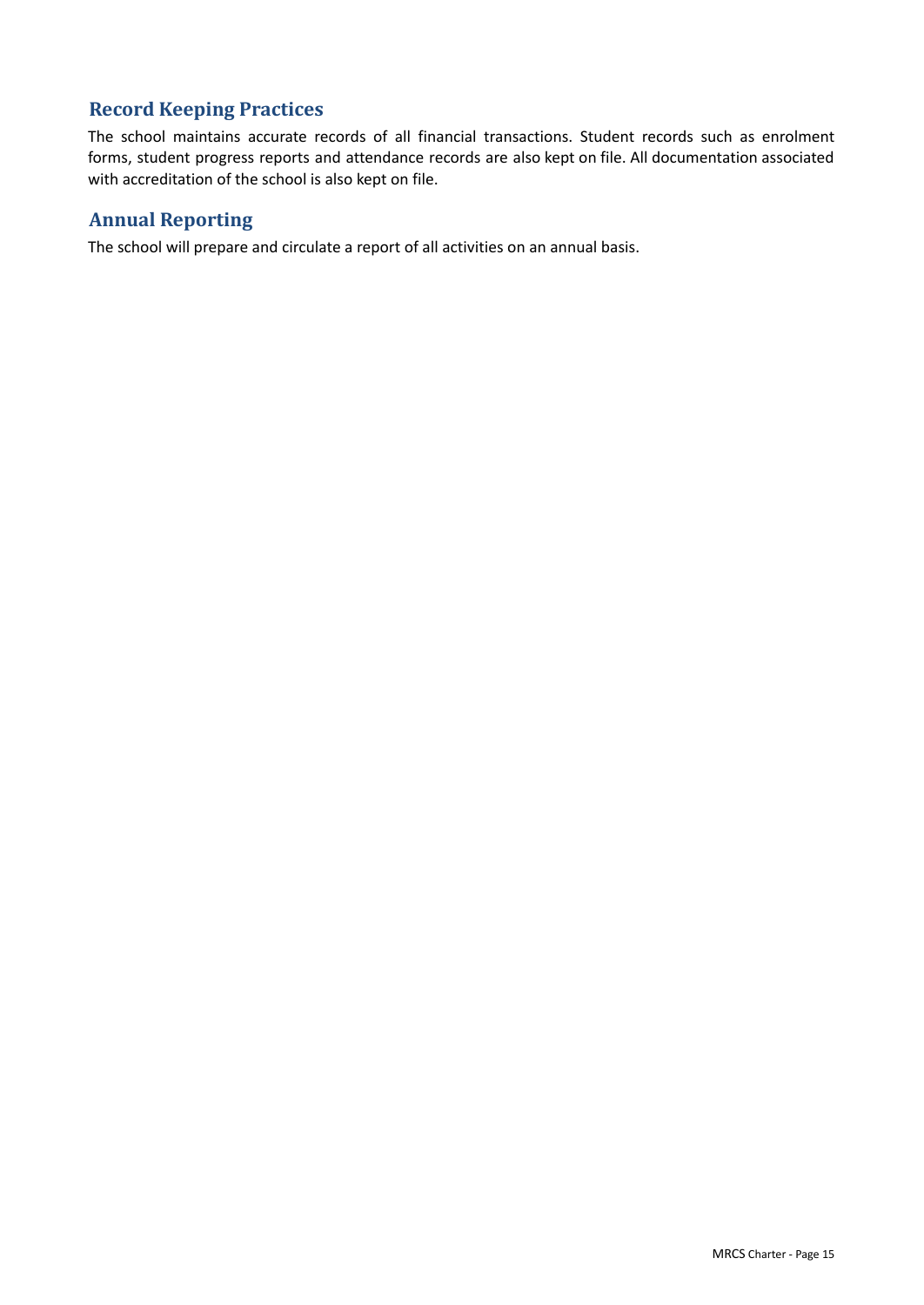# **Appendix: Community Language Schools Guidelines for Parent/Guardian complaints**

*Additional copies of these Guidelines and the Complaint Form are available from: [https://www.education.vic.gov.au/school/teachers/teachingresources/discipline/languages/Pages/clsschool](https://www.education.vic.gov.au/school/teachers/teachingresources/discipline/languages/Pages/clsschools.aspx#link74) [s.aspx#link74](https://www.education.vic.gov.au/school/teachers/teachingresources/discipline/languages/Pages/clsschools.aspx#link74)*

As is the case for children attending mainstream schools, parents/guardians of children attending accredited community language schools are encouraged to contact the child's teacher to discuss general issues in relation to their child's languages program including:

- individual student needs
- academic progress
- behaviour and discipline issues
- non-attendance or truancy
- challenging or changing family circumstances.

General issues best raised with the school principal could include:

- school facilities
- excursions
- school fees and charges
- student assessment and reporting
- timing of special events
- homework policy
- student dress codes.

The child's community language school should always be the first point of contact. Issues are best resolved at the school. Community Languages Victoria (CLV), which is the umbrella organisation for accredited community language schools, expects most issues to be resolved at the school level.

The following guidelines will support parents/guardians who wish to make a formal complaint in relation to their child's attendance at an accredited community language school.

In making a complaint or seeking to resolve an issue, parents/guardians must follow the next three steps.

#### **STEP 1: Raising an issue with the teacher**

Teaching and learning work best when parents/guardians and teachers talk to each other and work together to resolve problems. To address a particular issue, parents/guardians should:

- make an appointment with the class teacher to discuss the issue.
- plan what to say so you can clearly explain the issue.
- listen to the teacher's response.
- make a note of the people you spoke to and the date you spoke with them.
- outline the steps already taken to resolve the issue.
- explain what action you would like to be taken to resolve the issue. Be reasonable and realistic about your expectations.
- If the issue involves another student at the school, do not approach them or their parents/guardians directly.
- understand the school could refer you to a more appropriate person, or agency.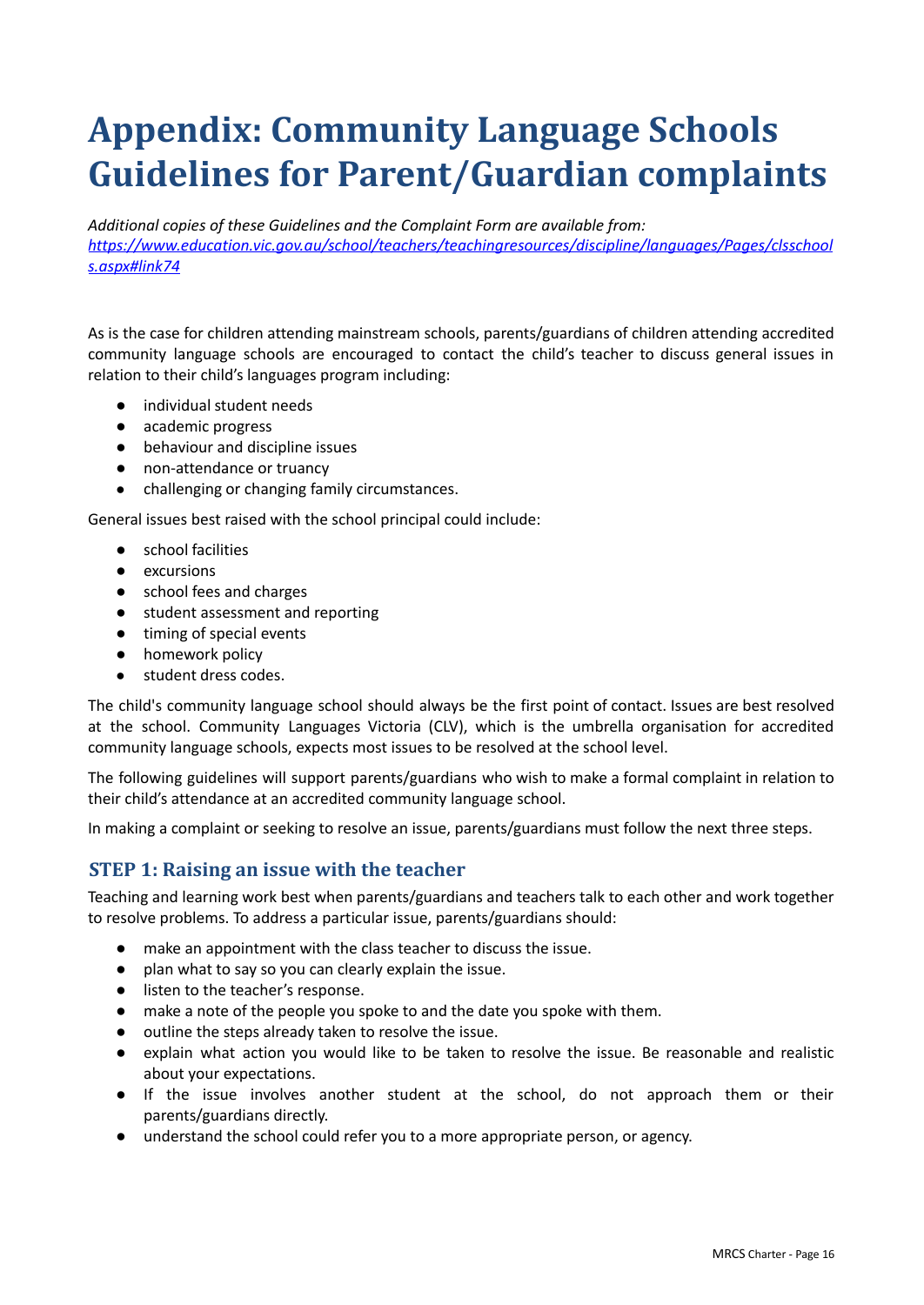## **STEP 2: Raising an issue with the principal/assistant principal**

If you still have a concern after talking to the child's teacher, you may choose to meet with the assistant principal or principal of the school.

Make an appointment with the assistant principal or principal and follow the same procedures as you did with the teacher.

Should the issue remain unresolved following consultation with the assistant principal/principal, the parents/guardians concerned should refer the matter to the CLV. The procedure for referring complaints to the CLV is outlined below.

#### **STEP 3: Raising a complaint in writing with Community Languages Victoria (CLV)**

If the issue cannot be resolved by the parents/guardians and the community language school teacher and/or assistant principal/principal, the parents/guardians may make a formal complaint to the Executive Director, CLV, by submitting the attached *Complaint Form*.

When attempting to resolve complaints, the relevant school and CLV can engage the services of the Dispute Settlement Centre Victoria, which provides a mediation service free of charge. Parents/guardians may also seek to have the services of the Dispute Settlement Centre Victoria engaged if dissatisfied with the way the complaint was handled by CLV. Further information is available at: [http://www.disputes.vic.gov.au/](http://www.disputes.vic.gov.au/%20%20%20)

Any complaints about possible criminal behaviour and activity relating to a community languages school or the staff should be referred directly to the Victoria Police.

CLV will take reasonable steps to destroy or permanently de-identify personal information if it is no longer needed for any purpose. Under the Public Record Act 1973, CLV is required to keep full and accurate records *and implement a record disposal program. Destruction of personal information must be carried out using CLV's disposal schedules.*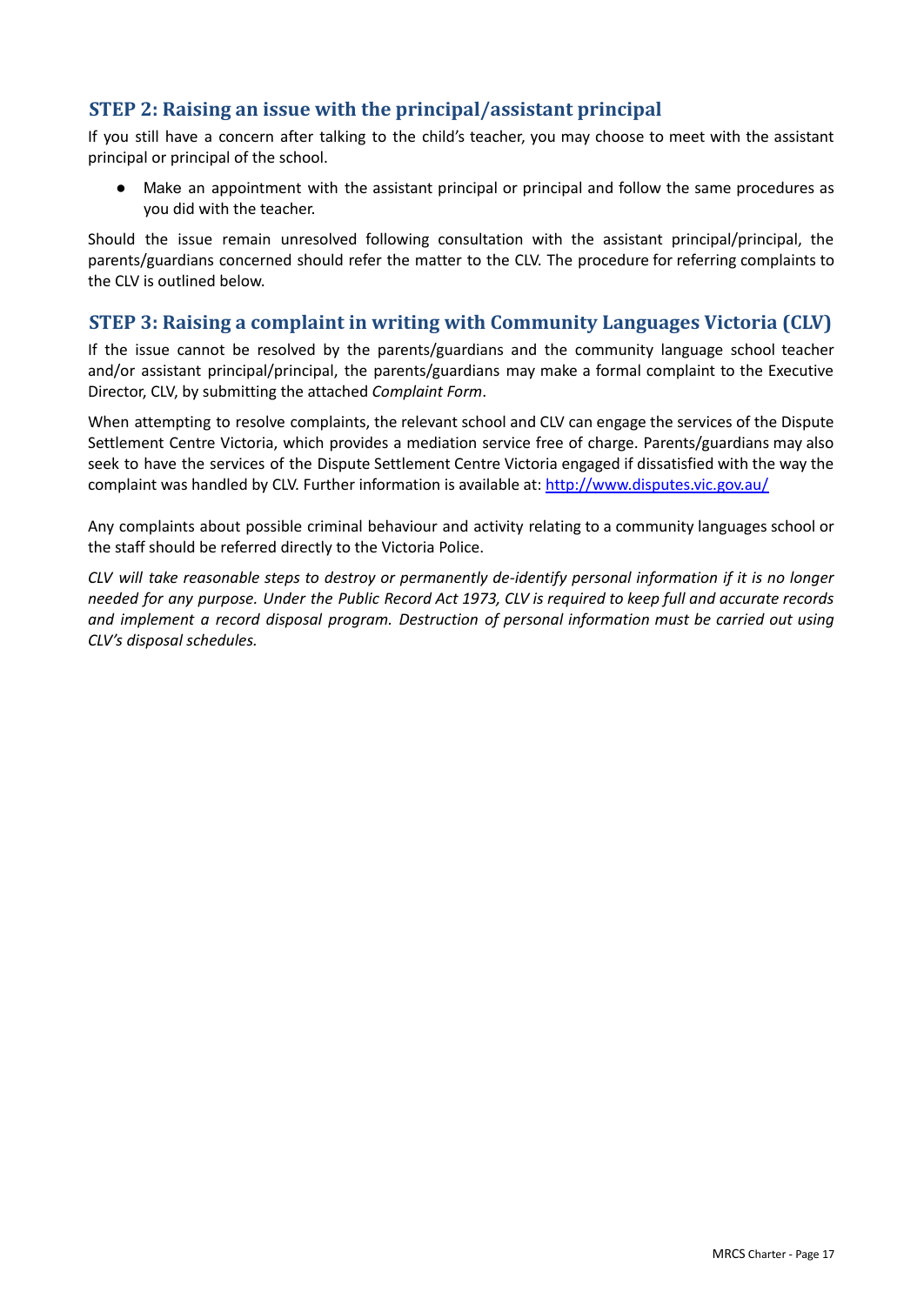# **Community Language Schools Parent/Guardian Complaint Form**

This form should only be used when all avenues to have your complaint resolved at your child's community languages school as set out in **Step 1 and Step 2 of the Guidelines** have been exhausted, and you feel the issue/s is/are of such significance that you wish to register your complaint with Community Languages Victoria.

1. PERSONAL DETAILS OF COMPLAINANT (Parent/Guardian)

| Title:                                               |             |                                                                                                                |
|------------------------------------------------------|-------------|----------------------------------------------------------------------------------------------------------------|
| First Name:                                          |             |                                                                                                                |
| Family Name:                                         |             |                                                                                                                |
| Address:                                             |             |                                                                                                                |
| Telephone/Mobile:                                    |             |                                                                                                                |
| Email address:                                       |             |                                                                                                                |
| 2. STUDENT DETAILS                                   |             |                                                                                                                |
| First Name:                                          |             |                                                                                                                |
| Family Name:                                         |             |                                                                                                                |
| Year Level:                                          |             |                                                                                                                |
| Gender:                                              | $\Box$ Male | $\Box$ Female                                                                                                  |
| 3. COMMUNITY LANGUAGE SCHOOL DETAILS                 |             |                                                                                                                |
| <b>CLS School/Organisation Name:</b>                 |             |                                                                                                                |
| Location of classes/Campus:                          |             |                                                                                                                |
| Principal's name:                                    |             |                                                                                                                |
| Teacher/s name (if applicable):                      |             |                                                                                                                |
| This complaint is related to: (tick relevant box/es) |             |                                                                                                                |
| $\Box$ The administration of the CLS                 |             |                                                                                                                |
| $\Box$ The class teacher                             |             |                                                                                                                |
|                                                      |             | $\Box$ A staff member other than the child's teacher of the CLS                                                |
| $\Box$ Other (please specify): __________            |             |                                                                                                                |
| provide details in spaces provided below at Q5.)     |             | 4. Have you taken the correct steps in resolving the issue before lodging this form? (Tick relevant box/es and |
| Class Teacher:                                       | $\Box$ Yes  | $\Box$ No                                                                                                      |
| Principal:                                           | $\Box$ Yes  | $\Box$ No                                                                                                      |

Assistant Principal: □ Yes □ No

5. DETAILS OF MEETINGS (Attach additional information as required)